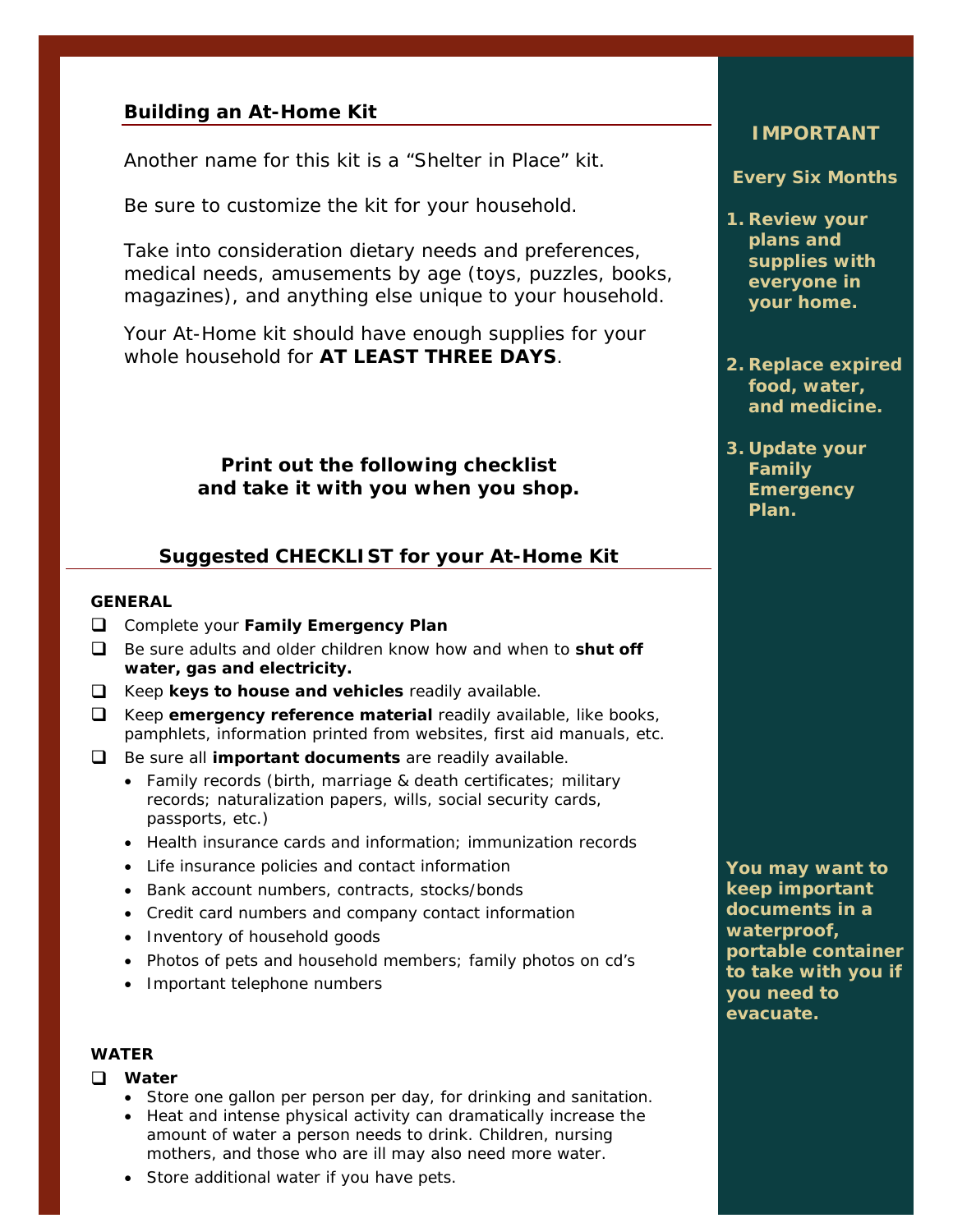## **FOOD AND SUPPLIES FOR EATING**

#### **Food**

- Non-perishable items that do not require cooking, like canned fruits, vegetables & meats, juice boxes, canned or powdered milk, dried fruits, nuts, crackers, cereal bars.
- High energy foods, like peanut butter, nuts, trail mix.
- Comfort/stress foods, like cookies, hard candy, sweetened cereals, instant coffee, tea bags, soups, puddings.
- Sugar, salt, pepper, and other seasonings.
- Formula and baby food for infants
- Plan for any special dietary needs.
- Manual can opener
- $\Box$  Disposable plates, cups, knives, spoons and forks.
- $\Box$  Paper towels

#### **MEDICATIONS AND OTHER SPECIAL ITEMS**

- **Q** Medications
- $\Box$  Glasses, hearing aids, contact lenses, vitamins, other special items
- $\Box$  Sanitary supplies for girls and women
- $\Box$  Diapers, bottles, lotions, and other supplies for infants
- $\Box$  First aid kit
- $\Box$  Wheelchairs, strollers, and other special-needs items

#### **TOILETRIES**

- □ Moist towelettes, hand sanitizer disinfectant wipes, sunscreen, insect repellent, toothbrush & toothpaste, combs & brushes, toilet paper, etc.
- Garbage bags and ties for used personal sanitation items.

## **CLOTHING, SLEEPING SUPPLIES, PROTECTIVE ITEMS**

- **Q** Warm clothing
- $\Box$  Extra change of clothes, including several sets of underwear
- $\Box$  Long-sleeved shirt, long pants, sturdy shoes, hat, gloves
- $\Box$  Rain ponchos
- **Hand warmers**
- **Q** Work gloves
- Warm blankets or sleeping bags
- **Dust masks**
- $\Box$  Safety glasses

## **TOOLS AND SAFETY SUPPLIES**

- $\Box$  Basic household tool kit
- $\Box$  Duct tape and masking tape
- $\Box$  Wrench or pliers to turn off utilities
- $\Box$  Nails and screws
- **Utility knife**
- **Q** Rope
- $\Box$  Sturdy shovel
- $\Box$  Whistle to signal for help

**Avoid salty foods that will make you thirsty.** 

**Be sure to have a three-day supply of all prescription and non-prescription medications needed by each household member.** 

**You may need sturdy work gloves to clear glass and debris**